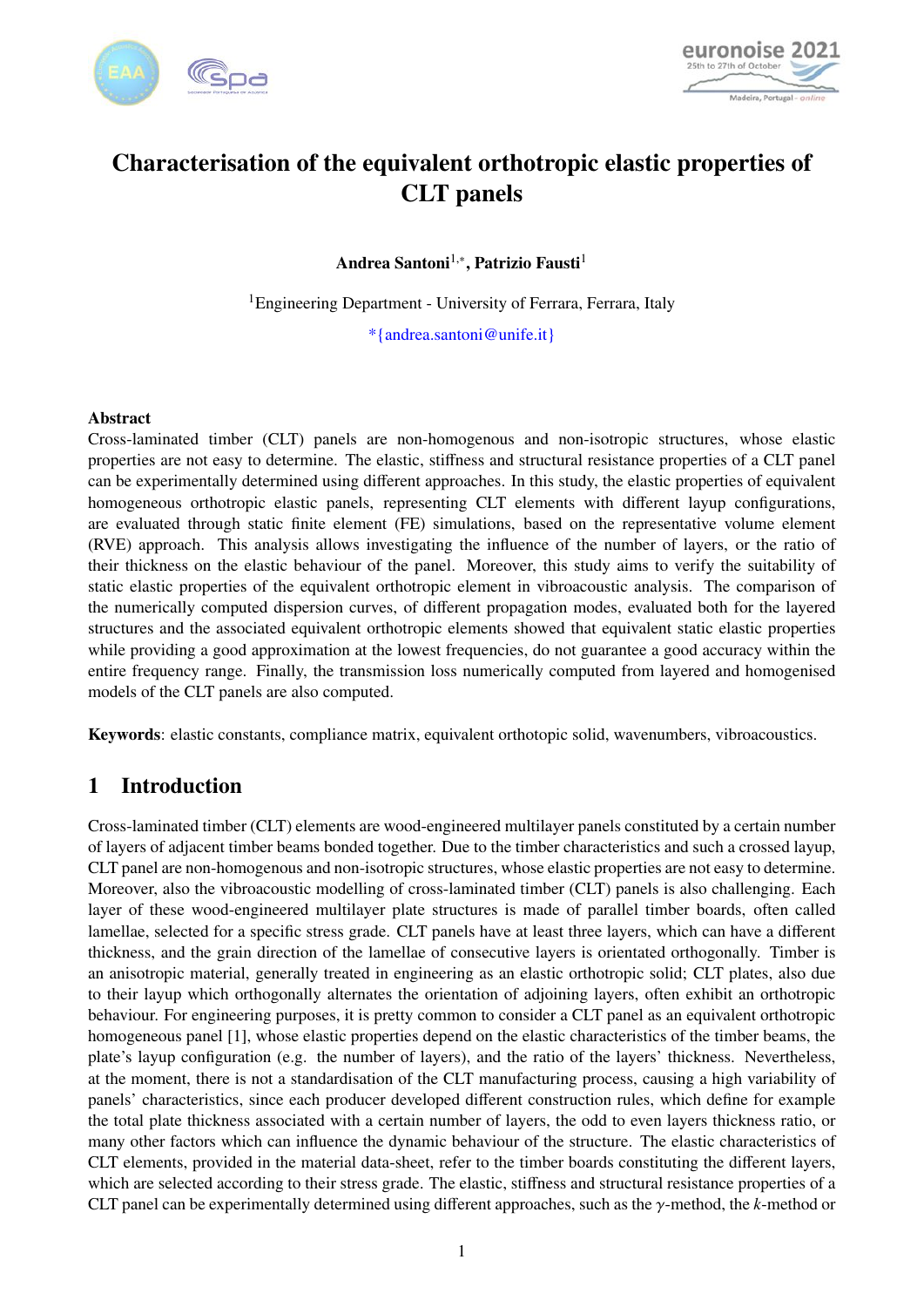

the shear analogy method [\[2,](#page-6-1) [3\]](#page-6-2). In this study, to investigate the influence of the layup of the panel and the ratio of the layers' thickness on the global elastic behaviour of the CLT panel, the elastic properties of an equivalent homogeneous orthotropic elastic panel were evaluated through static finite element (FE) simulations, based on the representative volume element (RVE) approach. CLT elements with a different number of layers and a different ratio of their thickness were considered, modelled in the commercial software Comsol Multiphysics as multilayer orthotropic structures.

FE approaches can also be useful to investigate the vibroacoustic performance of CLT structures. Yang et al. [\[4\]](#page-6-3) recently proposed an interesting numerical approach, based on the wave and finite element (WFE) method [\[5\]](#page-6-4), which allows for accurate vibroacoustic characterisation of CLT structures, and to compute their sound TL including the effect of higher-order propagating modes. To verify the suitability of static elastic properties of the equivalent orthotropic element for vibroacoustic analysis, a similar approach, based on FE analysis, was used to characterise the wavenumbers propagating in different CLT panels. CLT elements were modelled both as multilayer and equivalent homogeneous structures. The comparison of the numerically computed dispersion curves, of different propagation modes, evaluated both for the layered structures and the associated equivalent orthotropic elements showed that equivalent static elastic properties while providing a good approximation at the lowest frequencies, do not guarantee a good accuracy within the entire frequency range. Consistent conclusions were highlighted by comparing the transmission (TL) computed from FE simulations based on the unit cell approach [\[6,](#page-6-5) [7,](#page-6-6) [8\]](#page-6-7), of the multilayer and equivalent orthotropic plates.

The next section briefly introduces the FE-RVE approaches which were used to determine the equivalent orthotropic elastic constants, to compute the wavenumber dispersion curves and the sound transmission loss of the investigated structures, which are described in section [3.](#page-2-0) Results are presented and discussed in section [4.](#page-2-1)

### 2 Representative volume element (RVE) approach

In structural mechanics and vibroacoustic FE simulations, the unit-cell approach, also known as the representative volume element (RVE) approach, is widely used. The method consists in modelling only a small portion of an infinite large repetitive structure, which can be considered as a modular unit, by applying periodic boundary conditions. According to the objective of the simulation, different kinds of periodic boundary conditions, types of analysis or excitations are required.

#### 2.1. Equivalent elastic properties

The static elastic properties of homogenised element representing a composite, or multilayer structure can be evaluated from the homogenised compliance matrix, expressing the relationship between strains and stresses. For an orthotropic elastic solid the stress and strain relation can be expressed in the compliance form as:

<span id="page-1-0"></span>
$$
\varepsilon = \mathbf{C}\sigma \qquad \rightarrow \qquad \begin{Bmatrix} \varepsilon_{xx} \\ \varepsilon_{yy} \\ \varepsilon_{zz} \\ \varepsilon_{xy} \\ \varepsilon_{yz} \\ \varepsilon_{yz} \end{Bmatrix} = \begin{bmatrix} \frac{1}{E_x} & -\frac{\nu_{yx}}{E_y} & -\frac{\nu_{zx}}{E_z} & 0 & 0 & 0 \\ -\frac{\nu_{xy}}{E_x} & \frac{1}{E_y} & -\frac{\nu_{zy}}{E_z} & 0 & 0 & 0 \\ -\frac{\nu_{xz}}{E_x} & -\frac{\nu_{yz}}{E_y} & \frac{1}{E_z} & 0 & 0 & 0 \\ 0 & 0 & 0 & \frac{1}{2G_{xy}} & 0 & 0 \\ 0 & 0 & 0 & 0 & \frac{1}{2G_{xz}} & 0 \\ 0 & 0 & 0 & 0 & 0 & \frac{1}{2G_{yz}} \end{Bmatrix} \begin{Bmatrix} \sigma_{xx} \\ \sigma_{yy} \\ \sigma_{zz} \\ \sigma_{xz} \\ \sigma_{yz} \\ \sigma_{yz} \end{Bmatrix} \qquad (1)
$$

Using Comsol Multiphysics the coefficients of the equivalent compliance matrix C can be easily obtained by using the cell periodicity node, which defines the six load cases which will be used in a stationary analysis, and allows the definition of the average strain periodic conditions on pair of boundary elements. The average strain matrix of the created equivalent material is populated with boolean variables. The nine independent constants characterising an orthotropic elastic solid are thus computed from the compliance matrix, given in Equation [1.](#page-1-0)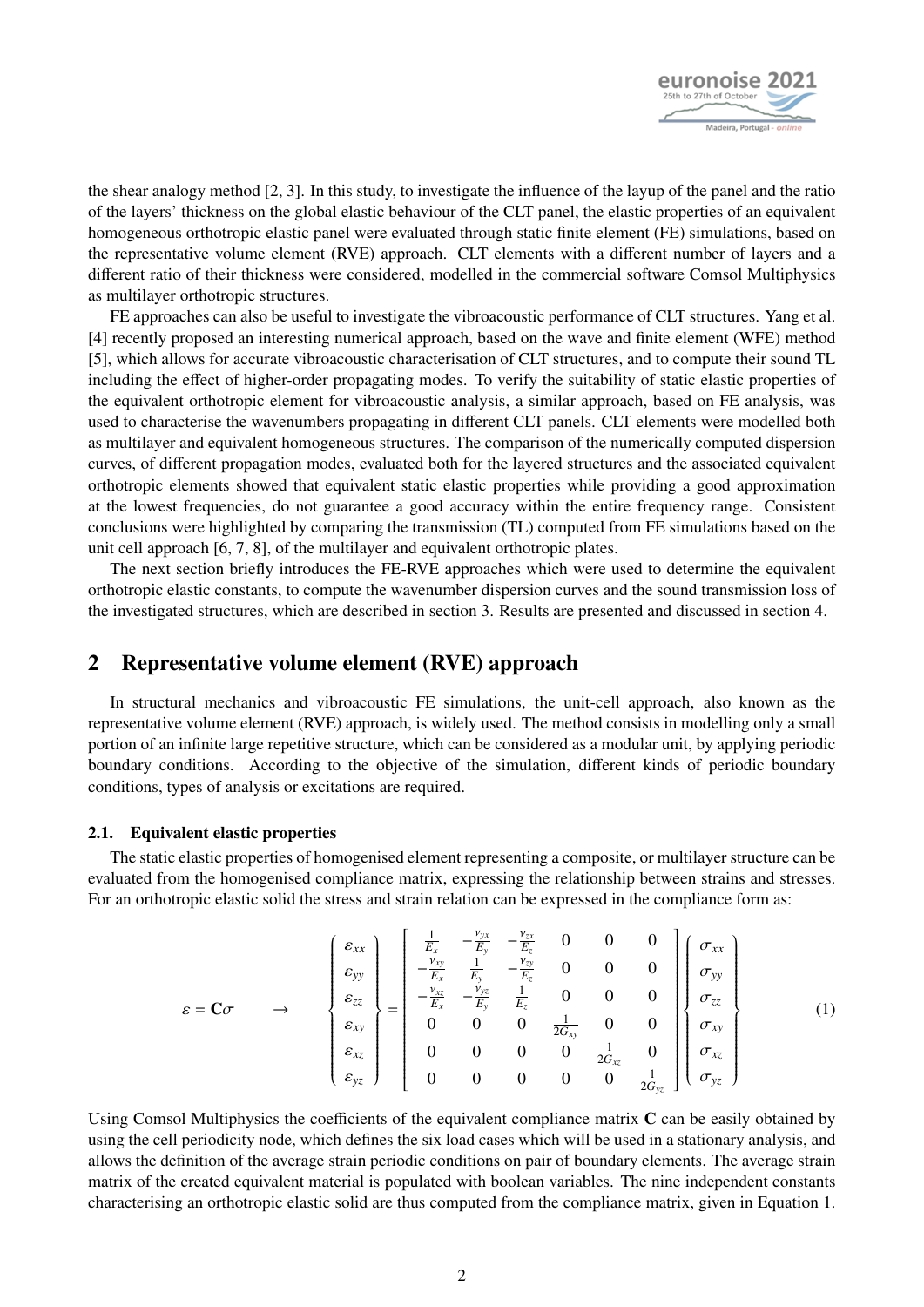

Since C is a symmetric matrix the following relations hold:

$$
\frac{\nu_{yx}}{E_y} = -\frac{\nu_{xy}}{E_x}; \qquad \frac{\nu_{zx}}{E_z} = -\frac{\nu_{xz}}{E_x}; \qquad \frac{\nu_{zy}}{E_z} = -\frac{\nu_{yz}}{E_y}
$$
(2)

#### 2.2. Wavenumber dispersion curves

Assuming the CLT panel laying in the *xy*-plane, the wavenumber dispersion curves can be computed by using the FE-unit cell approach. Bloch-Floquet periodic boundary conditions are applied to each domain along the *y* and *x* directions, in order to simulate the laterally infinite nature of the problem. In fact, the dynamic field  $u(x, y, z)$  of the system unbounded in the *xy*-plane can be evaluated by analysing a single unit cell through the Bloch–Floquet periodicity relations:

$$
\forall M, N \in \mathbb{Z} \qquad u(x + ML_{y,cell}, y + NL_{z,cell}, z) = u(x, y, z)e^{-j(k_x ML_{z,cell}x + k_y NL_{y,cell} + k_z)}
$$
(3)

The frequencies associated with a certain value of the wavenumber  $k$  propagating with a given heading angle  $\phi$ can be obtained through and eigenfrequency analysis; each frequency is associated with a different propagating mode. The number of frequencies determined for each wavenumber *k* depends on the number of modes computed in the simulation.

#### 2.3. Sound transmission loss

To compute the TL, the modelled structure has to be coupled on both sides with acoustic fluid domains. Bloch-Floquet periodic conditions are applied on the lateral boundaries of both the elastic solid and the fluid domains. Besides, the latter also need to be truncated in the orthogonal direction, preventing reflection from those boundaries back into the domains. Different techniques are available to approximate the Sommerfeld radiation condition, such as for example non-reflective boundary conditions, or the use of perfectly matched layer elements (PML). In this study, a non-reflective boundary condition is applied to truncate the fluid domain. An incidence plane wave is applied to the fluid domain on the source side as a background pressure  $p_b =$  $p_0e^{-jkr}$ , with arbitrary amplitude  $p_0$ , incidence angle  $\theta$ , and angular frequency  $\omega$ . A frequency analysis needs<br>to be performed to evaluate the sound power transmission coefficient  $\tau(\omega, \theta, \phi)$ ; which can be com to be performed to evaluate the sound power transmission coefficient  $\tau(\omega, \theta, \phi)$ ; which can be computed as the square of the ratio of the transmitted  $p_t(\omega, \theta, \phi)$  to the incidence sound pressure  $p_i(\omega, \theta, \phi)$  obtained from the FE analysis.

$$
\tau(\omega,\theta,\phi) = \left|\frac{p_t(\theta,\phi)}{p_i(\theta,\phi)}\right|^2
$$
\n(4)

The diffuse field sound power transmission coefficient  $\tau_d$  can be computed by integration over the incidence and azimuthal angles, respectively  $\theta$  and  $\phi$ . The diffuse sound field TL of the CLT panel is finally compu and azimuthal angles, respectively  $\theta$  and  $\phi$ . The diffuse sound field TL of the CLT panel is finally computed as  $TL = -10 \log \tau_d$ . A more detailed description of this method can be found in [\[9\]](#page-6-8).

#### <span id="page-2-0"></span>3 Investigated CLT structures

<span id="page-2-1"></span>Two different kinds of CLT plates were considered in this study, constituted by three or five plies, of total thickness *h* equal to 0.09 m and 0.15 m respectively, and density  $\rho = 450 \text{ kg/m}^3$ . Three different layups were<br>considered for each kind of structure, having a different thickness ratio between the even and the odd laye considered for each kind of structure, having a different thickness ratio between the even and the odd layers, as indicated in Table [1.](#page-3-0) The material properties of each layer, associated with the orthotropic elastic properties of the timber boards, were taken from Table 1 of ref. [\[4\]](#page-6-3). The CLT plates were modelled by implementing the RVE approach, described in the previous section, using the commercial software Comsol Multiphysics. For each analysed structure the nine independent elastic constants of the equivalent orthotropic homogeneous element were computed. The wavenumber dispersion curves associated with the different propagation modes, modelling both the layered CLT panels and the associated homogeneous orthotropic elements, were determined along the two principal and the 45 $\degree$  directions:  $k_x$ ,  $k_y$  and  $k_{45}$ . Moreover, also the TL were computed from multilayer and equivalent homogeneous models. Results are presented and compared in the next section.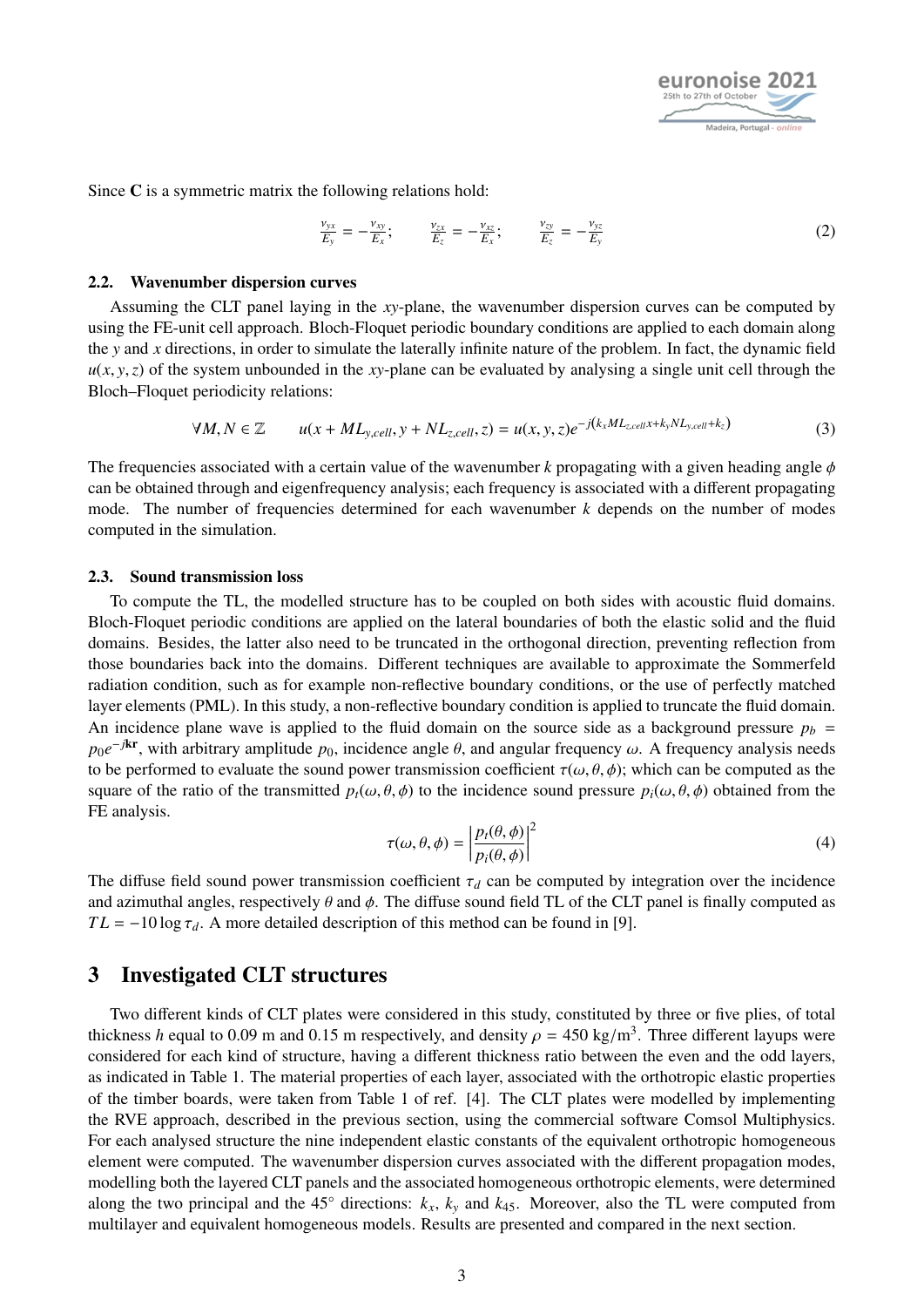

<span id="page-3-0"></span>

| CLT panel | #ply           | layer thickness [m] |          |            | grain orientation |
|-----------|----------------|---------------------|----------|------------|-------------------|
|           |                | layup a)            | layup b) | layup $c)$ | $\phi$ [rad]      |
| $3$ -ply  | 1              | 0.030               | 0.0375   | 0.020      | $\boldsymbol{0}$  |
|           | 2              | 0.030               | 0.0150   | 0.050      | $\pi/2$           |
|           | 3              | 0.030               | 0.0375   | 0.020      | $\boldsymbol{0}$  |
| $5$ -ply  | 1              | 0.030               | 0.040    | 0.020      | $\boldsymbol{0}$  |
|           | 2              | 0.030               | 0.015    | 0.045      | $\pi/2$           |
|           | 3              | 0.030               | 0.040    | 0.020      | $\boldsymbol{0}$  |
|           | $\overline{4}$ | 0.030               | 0.015    | 0.045      | $\pi/2$           |
|           | 5              | 0.030               | 0.040    | 0.020      | $\overline{0}$    |

Table 1: Layup configurations of the considered CLT structures.

### 4 Results

The RVE static analysis allowed determining the nine independent constants to described the considered CLT plates as equivalent homogeneous structures. The equivalent elastic and shear moduli as well as the three Poisson's ratios computed for the different structures are given in Figure [1.](#page-3-1) Moreover, the equivalent properties are compared with the orthotropic elastic constants of the timber used as input in the FE model. The number of layers of the panel mainly affects the equivalent elastic modulus of the homogenised orthotropic plate. In fact, the 5-ply structure exhibited a slightly higher elastic modulus compared to the 3-ply panel in all the investigated configurations. Anyway, the ratio of the layer thickness seems to have the highest influence on the equivalent elastic properties, either on the elastic and shear moduli and on the values of Poisson's ratio. Even though, negligible variations were found for the elastic modulus along the *z*−direction and the shear modulus in the 4*xy*−plane. This set of equivalent elastic properties guarantee that the compliance (or stiffness) matrix which relates strains and stresses of the homogenised orthotropic element is identical to the global matrix computed for the layered element.

<span id="page-3-1"></span>

Figure 1: Homogenised elastic properties of the equivalent orthotropic CLT plates.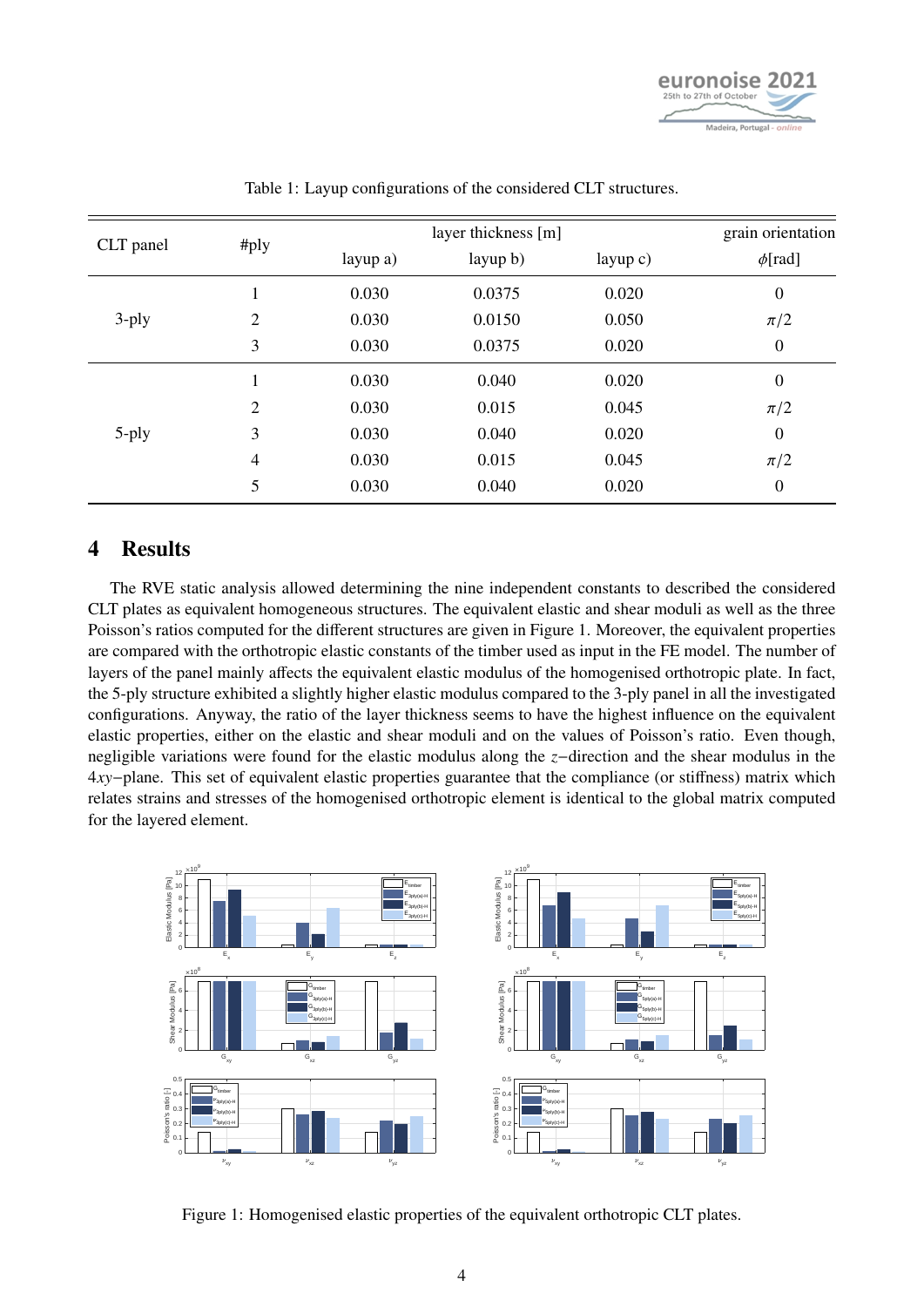

To understand if the equivalent static orthotropic properties are suitable to accurately describe also the CLT dynamic behaviour, the wavenumber dispersion relations of the first six propagating modes were computed. In a homogeneous isotropic or orthotropic element wave motion is described by the Rayleigh-Lamb theory of guided waves in plates [\[10,](#page-6-9) [11\]](#page-6-10). In Figure [2](#page-4-0) and [3,](#page-5-0) the dispersion curves obtained from homogenised FEmodels are compared with the curves computed for the 3-ply (a) and 5-ply (a) layered structures respectively. Both for the 3-ply and the 5-ply elements a significant deviation can be observed in the behaviour of layered and homogenised structures. The propagating mode  $m_0$  is the first antisymmetric, or bending mode, which plays a key role in sound transmission. Along any investigated direction and both for the 3-ply and 5-ply elements, only at the very low frequency the homogenised dispersion curves accurately approximated the dispersion curves computed for the layered structures, while in the mid- and high-frequency range a drastic deviation can be observed. The propagating mode  $m_1$  describe in-plane or horizontal shear motion. The homogenised approach provided a good approximation of the dispersion curves associated with this mode only within the frequency range in which there is a linear relationship between wavenumber and frequency. Similar considerations can be made by comparing the dispersion curves associated with the propagating mode  $m_2$  which, at least in the range where there is a linear relationship between wavenumber and frequency, describe the motion due to an extensional wave. Generally, a poor agreement was found for higher modes, which describe more complicated combinations of longitudinal and shear waves.

<span id="page-4-0"></span>

Figure 2: Wave propagation modes computed along different directions for a 3-ply CLT panel modelled as a layered element (3ply) and as an equivalent homogeneous orthotropic plate (H).

To highlight the effects of the significant deviations observed in the dispersion curves obtained from the two models on the computed acoustic performance, the sound transmission loss of the CLT panels, both in the configuration (a), modelled as layered (3ply and 5ply) or homogenised orthotropic (H) elements are compared in Figure [4.](#page-5-1) For the 3-ply structure, a surprisingly satisfying agreement was found between the TL curves, considering the discrepancies observed by comparing the dispersion curves of the same structure. The two coincidence frequency, associated with the orthotropic plate's principal directions, fall in a range of the spectrum in which a very small deviation was found between the dispersion curves associated with the bending mode. On the other hand, it was not possible to accurately approximate the TL of the 5-ply structure by using the homogenised element. A significant shift can be observed between the two TL spectra, due to a large deviation between the dispersion curve, especially associated with the bending mode, even at low frequencies.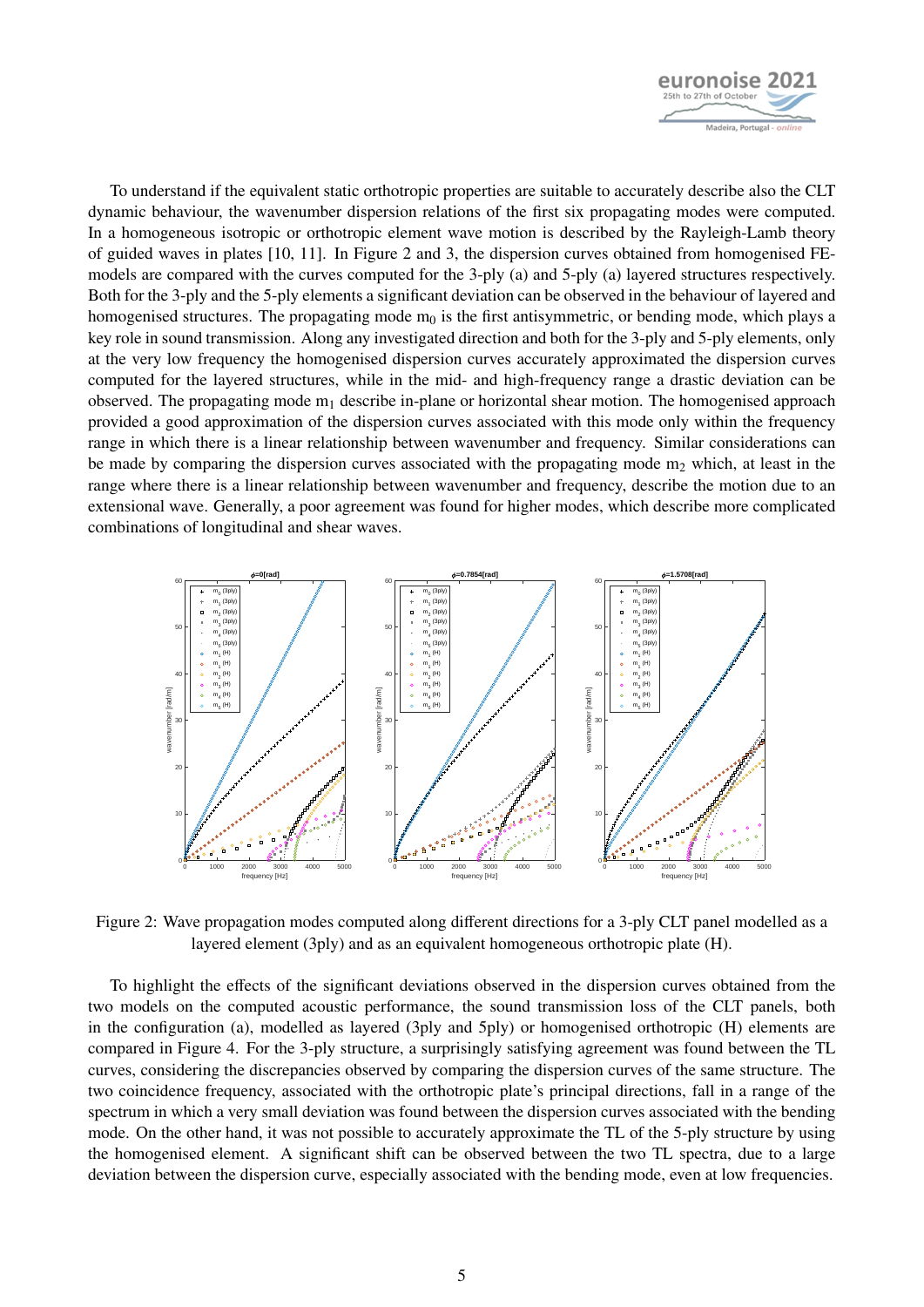

<span id="page-5-0"></span>

<span id="page-5-1"></span>Figure 3: Wave propagation modes computed along different directions for a 5-ply CLT panel modelled as a layered element (3ply) and as an equivalent homogeneous orthotropic plate (H).



Figure 4: Numerical sound transmission loss of 3-ply and 5-ply CLT elements, modelled as layered or homogeneous orthotropic elements.

### 5 Conclusions

In this study, the elastic properties of equivalent homogeneous orthotropic elastic panels were computed through static finite element (FE) simulations, based on the representative volume element (RVE) approach, analysing the influence of the layup configuration of the panel and the ratio of the layers' thickness on the global elastic behaviour of the CLT panel. CLT elements with a different number of layers and a different ratio of their thickness were considered. While the computed equivalent properties, providing an identical global compliance matrix relating strains and stresses of the material, are suitable to approximate the static mechanical behaviour of CLT plates, characterised as equivalent orthotropic homogeneous solids, they cannot be used for vibroacoustic simulations. In fact, by comparing the dispersion curves computed for layered and